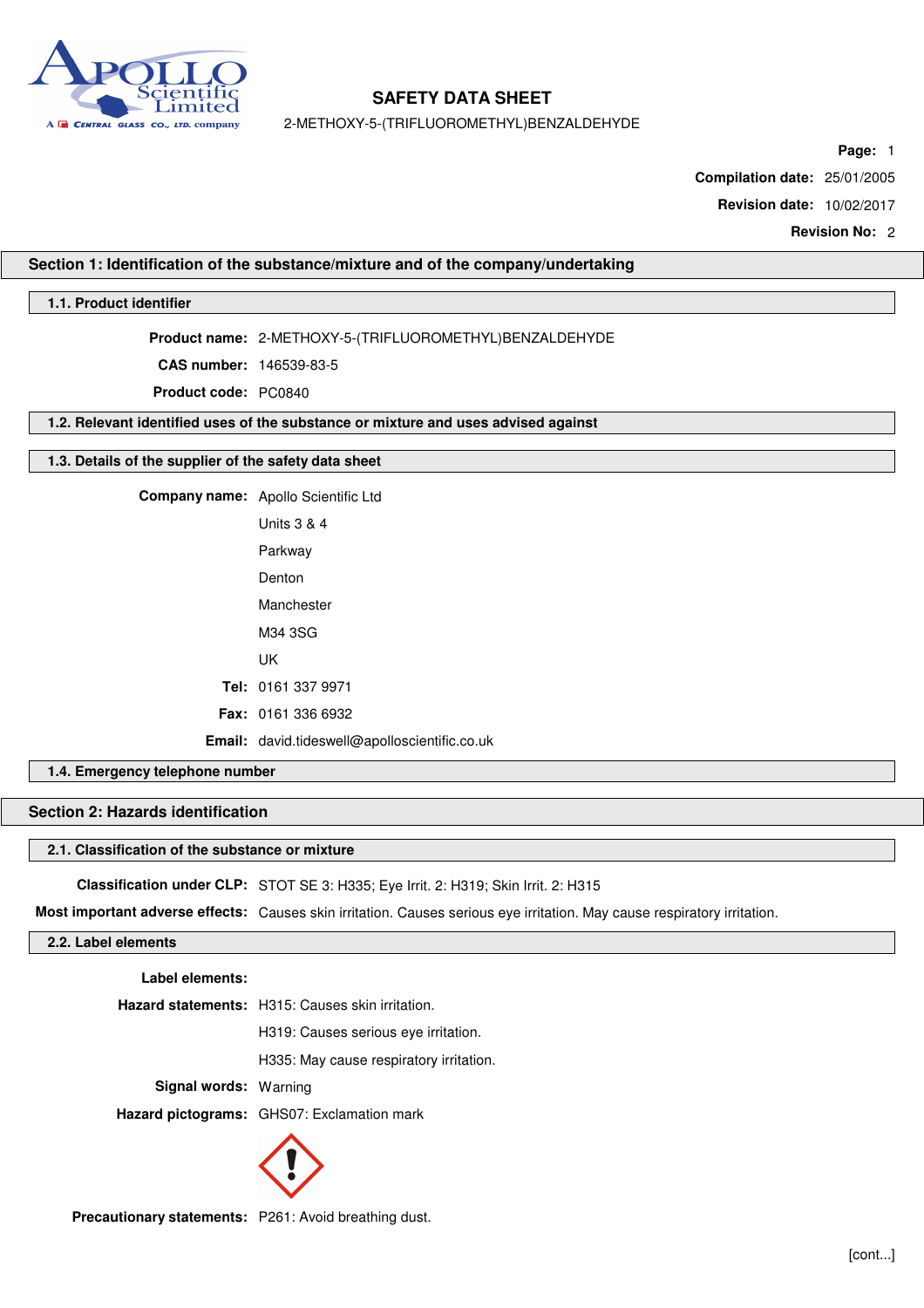#### 2-METHOXY-5-(TRIFLUOROMETHYL)BENZALDEHYDE

**Page:** 2

P271: Use only outdoors or in a well-ventilated area.

P280: Wear protective gloves/protective clothing/eye protection/face protection.

#### **2.3. Other hazards**

**PBT:** This product is not identified as a PBT/vPvB substance.

#### **Section 3: Composition/information on ingredients**

#### **3.1. Substances**

# **Chemical identity:** 2-METHOXY-5-(TRIFLUOROMETHYL)BENZALDEHYDE

**CAS number:** 146539-83-5

#### **Section 4: First aid measures**

#### **4.1. Description of first aid measures**

**Skin contact:** Remove all contaminated clothes and footwear immediately unless stuck to skin. Wash immediately with plenty of soap and water.

**Eye contact:** Bathe the eye with running water for 15 minutes. Consult a doctor.

**Ingestion:** Wash out mouth with water. Consult a doctor.

**Inhalation:** Remove casualty from exposure ensuring one's own safety whilst doing so. Consult a doctor.

#### **4.2. Most important symptoms and effects, both acute and delayed**

**Skin contact:** There may be irritation and redness at the site of contact.

**Eye contact:** There may be irritation and redness. The eyes may water profusely.

**Ingestion:** There may be soreness and redness of the mouth and throat.

**Inhalation:** There may be irritation of the throat with a feeling of tightness in the chest. Exposure may cause coughing or wheezing.

#### **4.3. Indication of any immediate medical attention and special treatment needed**

# **Section 5: Fire-fighting measures**

#### **5.1. Extinguishing media**

**Extinguishing media:** Carbon dioxide, dry chemical powder, foam. Suitable extinguishing media for the

surrounding fire should be used.

# **5.2. Special hazards arising from the substance or mixture**

**Exposure hazards:** In combustion emits toxic fumes of carbon dioxide / carbon monoxide. Hydrogen fluoride

(HF).

#### **5.3. Advice for fire-fighters**

**Advice for fire-fighters:** Wear self-contained breathing apparatus. Wear protective clothing to prevent contact with skin and eyes.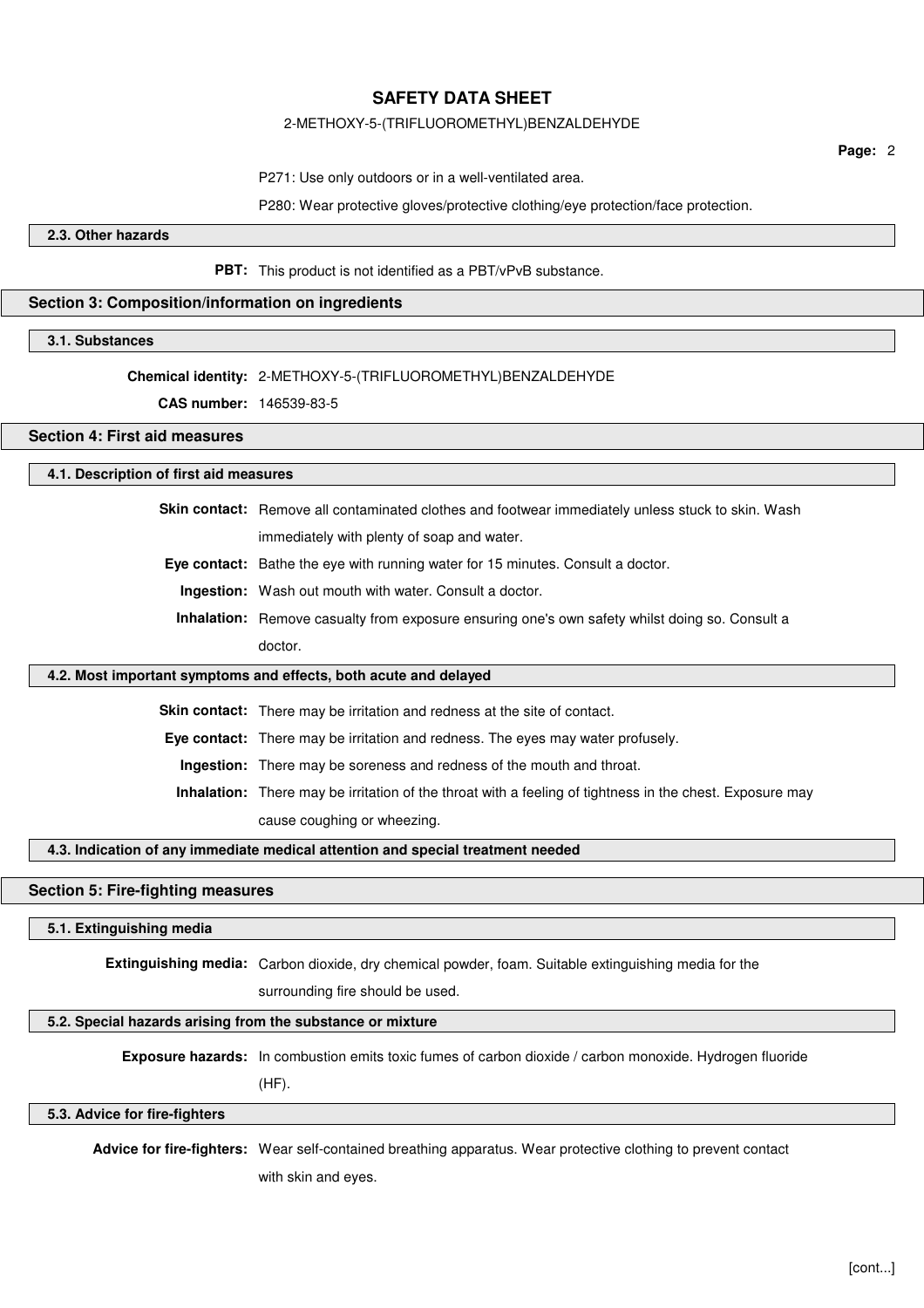#### 2-METHOXY-5-(TRIFLUOROMETHYL)BENZALDEHYDE

**Page:** 3

# **Section 6: Accidental release measures 6.1. Personal precautions, protective equipment and emergency procedures Personal precautions:** Refer to section 8 of SDS for personal protection details. If outside do not approach from downwind. If outside keep bystanders upwind and away from danger point. Mark out the contaminated area with signs and prevent access to unauthorised personnel. Do not create dust. **6.2. Environmental precautions Environmental precautions:** Do not discharge into drains or rivers. **6.3. Methods and material for containment and cleaning up Clean-up procedures:** Transfer to a closable, labelled salvage container for disposal by an appropriate method. **6.4. Reference to other sections Section 7: Handling and storage 7.1. Precautions for safe handling Handling requirements:** Avoid direct contact with the substance. Ensure there is sufficient ventilation of the area. Do not handle in a confined space. Avoid the formation or spread of dust in the air. Only use in fume hood. Handle under dry protective gas (Ar). **7.2. Conditions for safe storage, including any incompatibilities Storage conditions:** Store in a cool, well ventilated area. Keep container tightly closed. Air sensitive. Store under Argon. **Suitable packaging:** Must only be kept in original packaging. **7.3. Specific end use(s) Specific end use(s):** No data available. **Section 8: Exposure controls/personal protection 8.1. Control parameters Workplace exposure limits:** No data available. **DNEL/PNEC Values DNEL / PNEC** No data available. **8.2. Exposure controls**

|                                            | Engineering measures: Ensure there is sufficient ventilation of the area.                                             |
|--------------------------------------------|-----------------------------------------------------------------------------------------------------------------------|
|                                            | <b>Respiratory protection:</b> Self-contained breathing apparatus must be available in case of emergency. Respiratory |
|                                            | protective device with particle filter.                                                                               |
| <b>Hand protection:</b> Protective gloves. |                                                                                                                       |
|                                            | <b>Eye protection:</b> Safety glasses. Ensure eye bath is to hand.                                                    |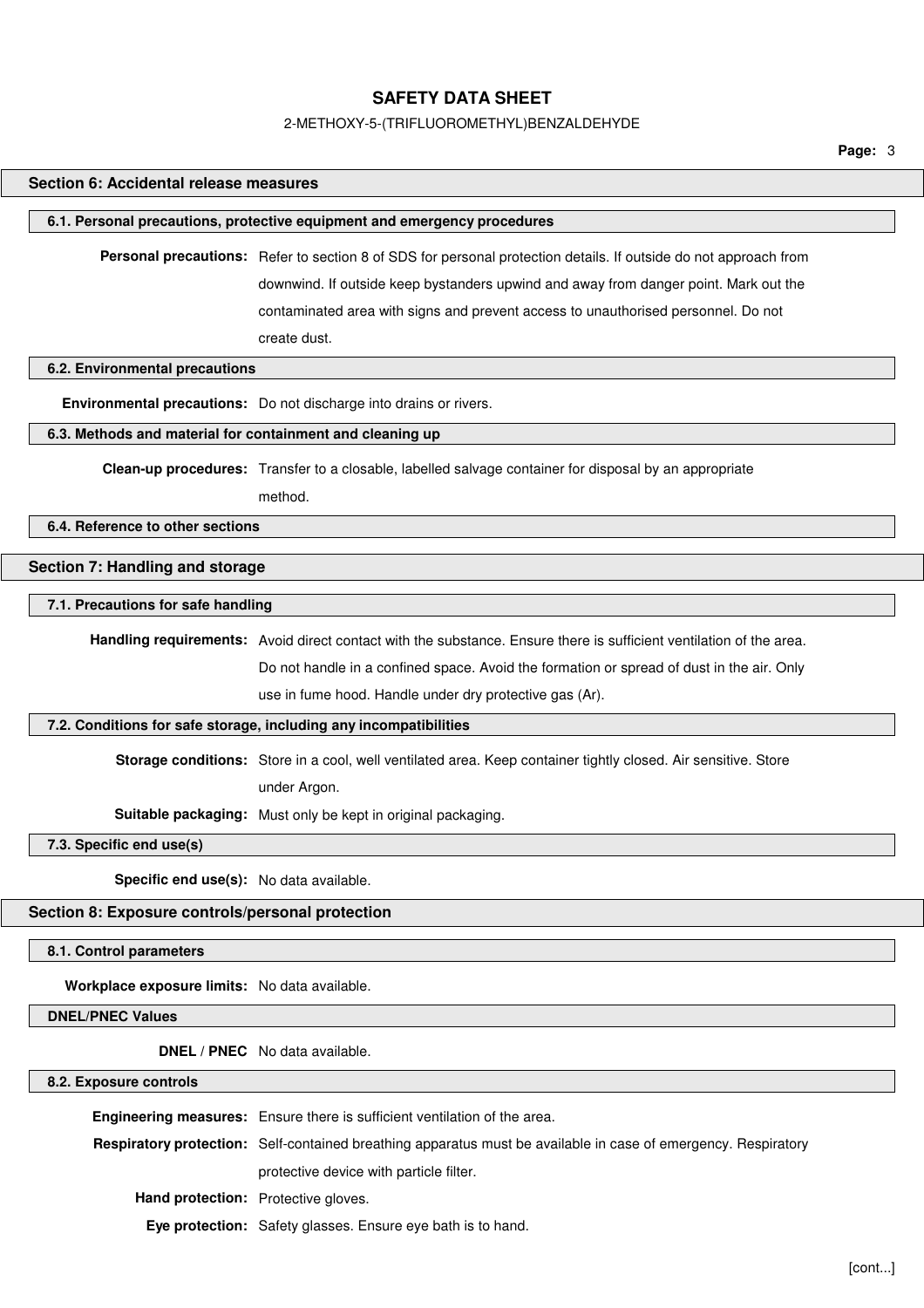#### 2-METHOXY-5-(TRIFLUOROMETHYL)BENZALDEHYDE

**Page:** 4

## **Skin protection:** Protective clothing.

# **Section 9: Physical and chemical properties**

#### **9.1. Information on basic physical and chemical properties**

|                                                         | <b>State: Powder</b>                             |                                                 |                                  |
|---------------------------------------------------------|--------------------------------------------------|-------------------------------------------------|----------------------------------|
| <b>Colour: White</b>                                    |                                                  |                                                 |                                  |
| <b>Evaporation rate:</b> No data available.             |                                                  |                                                 |                                  |
|                                                         | <b>Oxidising:</b> Non-oxidising (by EC criteria) |                                                 |                                  |
| Solubility in water: No data available.                 |                                                  |                                                 |                                  |
|                                                         | Viscosity: No data available.                    |                                                 |                                  |
| Boiling point/range °C: No data available.              |                                                  | Melting point/range $C: 85-89$                  |                                  |
| <b>Flammability limits %: lower:</b> No data available. |                                                  |                                                 | <b>upper:</b> No data available. |
|                                                         | <b>Flash point °C:</b> No data available.        | Part.coeff. n-octanol/water: No data available. |                                  |
| Autoflammability °C: No data available.                 |                                                  | Vapour pressure: No data available.             |                                  |
|                                                         | <b>Relative density:</b> No data available.      |                                                 | <b>pH:</b> No data available.    |
|                                                         | VOC q/I: No data available.                      |                                                 |                                  |

**9.2. Other information**

**Other information:** No data available.

## **Section 10: Stability and reactivity**

**10.1. Reactivity**

**Reactivity:** Stable under recommended transport or storage conditions.

**10.2. Chemical stability**

**Chemical stability:** Stable under normal conditions.

#### **10.3. Possibility of hazardous reactions**

**Hazardous reactions:** Hazardous reactions will not occur under normal transport or storage conditions.

**10.4. Conditions to avoid**

**Conditions to avoid:** Heat. Air.

**10.5. Incompatible materials**

**Materials to avoid:** Strong oxidising agents. Strong acids.

## **10.6. Hazardous decomposition products**

**Haz. decomp. products:** In combustion emits toxic fumes of carbon dioxide / carbon monoxide. Hydrogen fluoride

(HF).

# **Section 11: Toxicological information**

**11.1. Information on toxicological effects**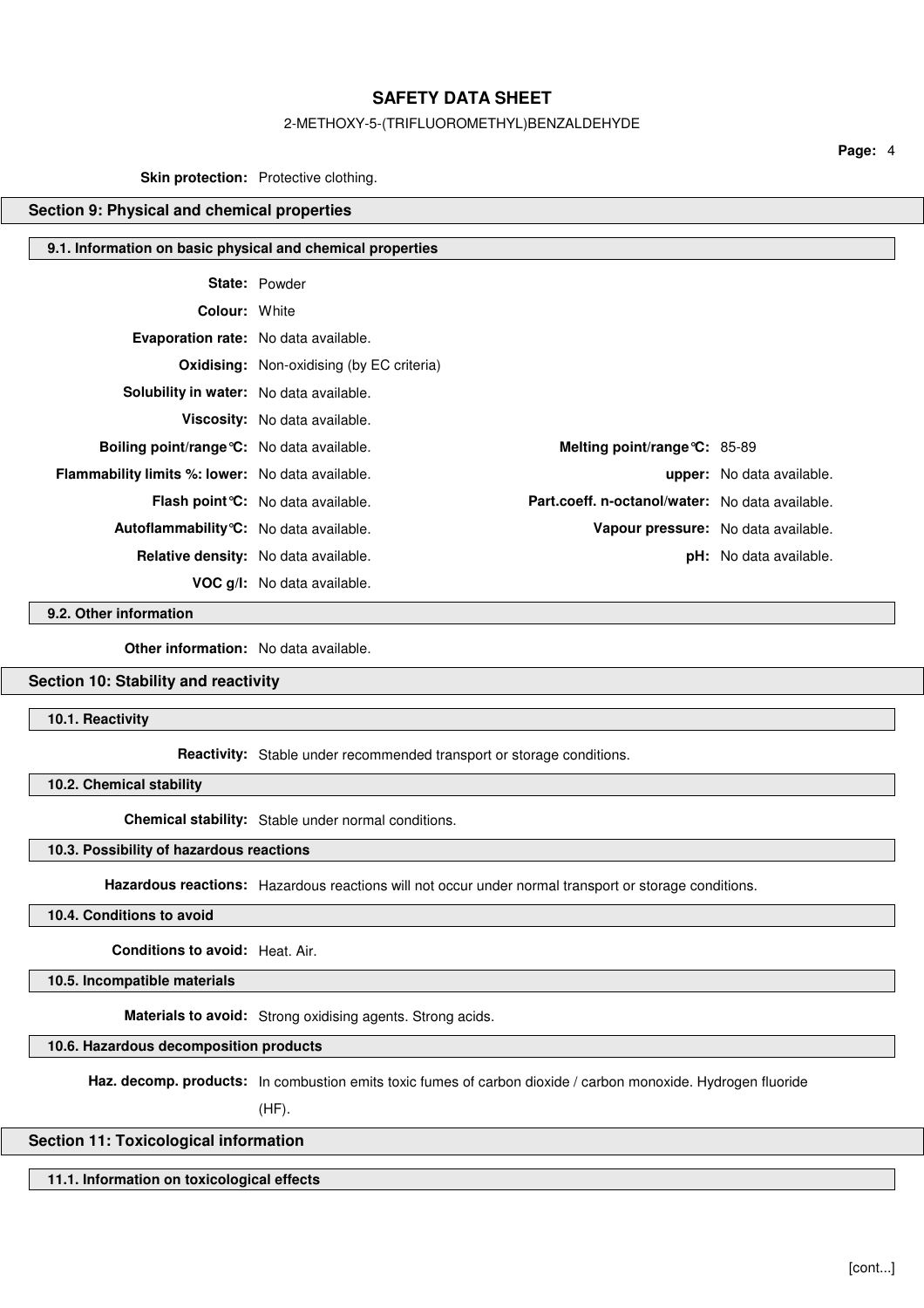#### 2-METHOXY-5-(TRIFLUOROMETHYL)BENZALDEHYDE

**Page:** 5

#### **Relevant hazards for product:**

| Hazard                        | Route      | Basis                 |
|-------------------------------|------------|-----------------------|
| Skin corrosion/irritation     | <b>DRM</b> | Hazardous: calculated |
| Serious eye damage/irritation | OPT        | Hazardous: calculated |
| STOT-single exposure          | INH        | Hazardous: calculated |

#### **Symptoms / routes of exposure**

**Skin contact:** There may be irritation and redness at the site of contact.

**Eye contact:** There may be irritation and redness. The eyes may water profusely.

**Ingestion:** There may be soreness and redness of the mouth and throat.

**Inhalation:** There may be irritation of the throat with a feeling of tightness in the chest. Exposure may

cause coughing or wheezing.

# **Section 12: Ecological information**

**12.1. Toxicity**

**Ecotoxicity values:** No data available.

**12.2. Persistence and degradability**

**Persistence and degradability:** No data available.

**12.3. Bioaccumulative potential**

**Bioaccumulative potential:** No data available.

**12.4. Mobility in soil**

**Mobility:** No data available.

# **12.5. Results of PBT and vPvB assessment**

**PBT identification:** This product is not identified as a PBT/vPvB substance.

**12.6. Other adverse effects**

**Other adverse effects:** No data available.

**Section 13: Disposal considerations**

**13.1. Waste treatment methods**

| <b>Disposal operations:</b> Transfer to a suitable container and arrange for collection by specialised disposal     |
|---------------------------------------------------------------------------------------------------------------------|
| company. MATERIAL SHOULD BE DISPOSED OF IN ACCORDANCE WITH LOCAL,                                                   |
| STATE AND FEDERAL REGULATIONS                                                                                       |
| <b>Disposal of packaging:</b> Dispose of as special waste in compliance with local and national regulations Observe |
| all federal, state and local environmental regulations.                                                             |
| NB: The user's attention is drawn to the possible existence of regional or national                                 |
| regulations regarding disposal.                                                                                     |